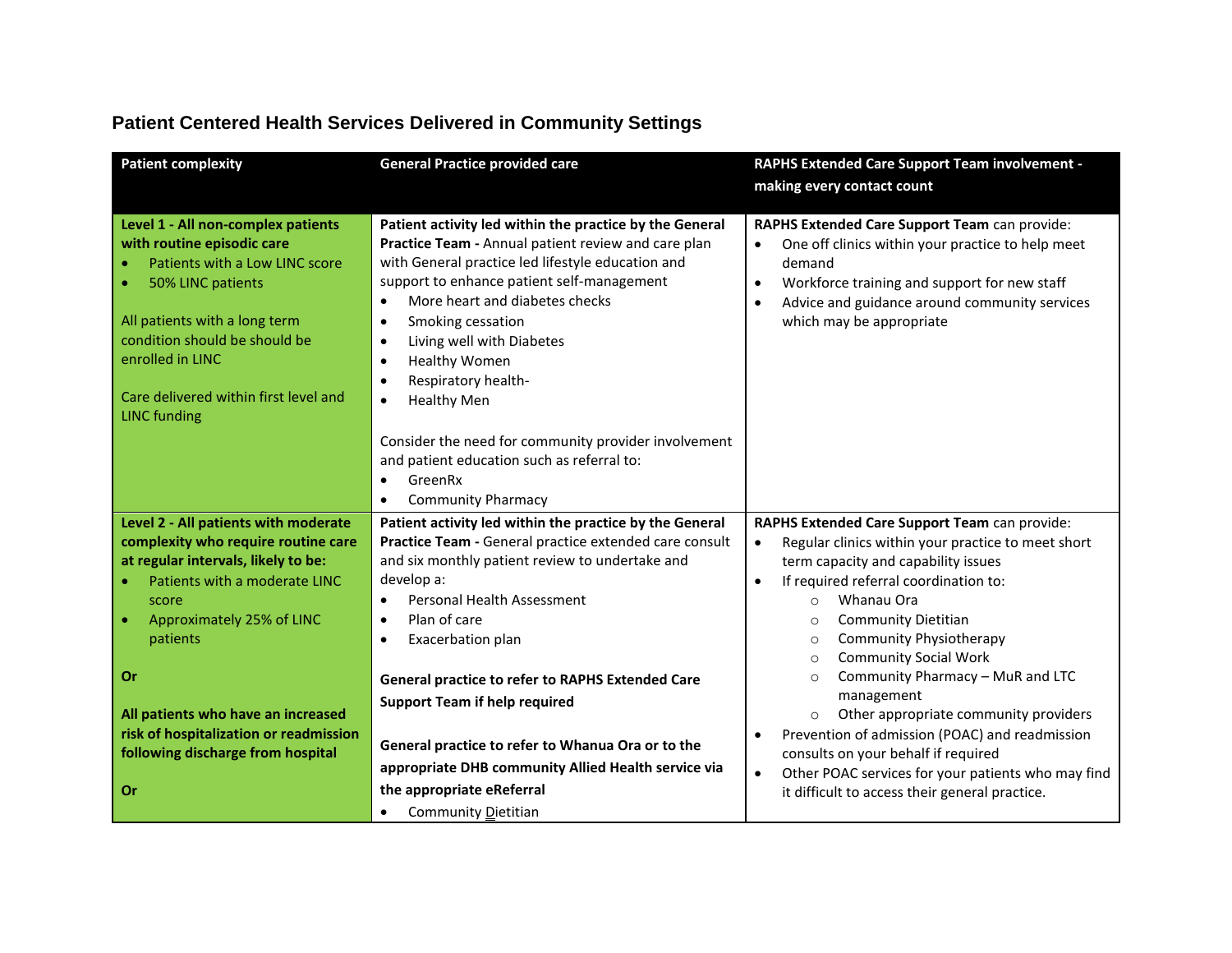| All patients who are eligible for the | <b>Community Physiotherapy</b><br>$\bullet$              |  |
|---------------------------------------|----------------------------------------------------------|--|
| <b>following POAC services</b>        | <b>Community Social Work</b><br>$\bullet$                |  |
|                                       | Community Pharmacy - MuR and LTC management<br>$\bullet$ |  |
| <b>DVT</b>                            | Another appropriate community provider<br>$\bullet$      |  |
| <b>Renal Colic</b>                    |                                                          |  |
| Prevention of readmission             | When a patient meets eligibility criteria for POAC       |  |
| <b>Cellulitis</b>                     | service, practice delivers service, codes activity and   |  |
| Sore Throat                           | completes a discharge summary                            |  |
| Correction of dehydration             |                                                          |  |
| Insulin Initiation                    |                                                          |  |
|                                       |                                                          |  |
| Care delivered within first level and |                                                          |  |
| LINC funding and practices have       |                                                          |  |
| access to packages of care and POAC   |                                                          |  |
| funding                               |                                                          |  |
|                                       |                                                          |  |

| Level 3 - All patients with a high                                                                                                                    | Patient activity led within the practice by the General                                                                                                                                                                                                                                                                                                   | <b>RAPHS Extended Care Support Team can provide:</b>                                                                                                                                                                                                                                                     |
|-------------------------------------------------------------------------------------------------------------------------------------------------------|-----------------------------------------------------------------------------------------------------------------------------------------------------------------------------------------------------------------------------------------------------------------------------------------------------------------------------------------------------------|----------------------------------------------------------------------------------------------------------------------------------------------------------------------------------------------------------------------------------------------------------------------------------------------------------|
| complexity who require expert care<br>at regular intervals, likely to be:<br>Patients with a High LINC score<br>Approximately 15% of LINC<br>patients | Practice Team - General practice extended care consult<br>with up to four patient reviews to undertake and<br>develop a:<br>Personal Health Assessment<br>Plan of care<br>Exacerbation plan<br>٠<br>General practice to refer to RAPHS Extended Care                                                                                                      | Expert clinical care and care coordination of<br>$\bullet$<br>complex patients via regular clinics in your practice<br>or at RAPHS<br>Access to Clinical Pharmacy advice<br>Outreach visits on your behalf<br>Access to wider community support and/or the<br>DHB community Allied Health service        |
| Care delivered within first level and<br>LINC funding and practices have<br>access to packages of care and POAC<br>funding                            | Support Team to gain access to ongoing management<br>and access to specialist services such as:<br><b>Expert Nurse</b><br>٠<br>Nurse Practitioner<br>$\bullet$<br><b>Clinical Pharmacy</b><br>٠<br>Care coordination of complex patients<br>$\bullet$<br>Access to wider community support and/or the<br>$\bullet$<br>DHB community Allied Health service | Coordinated access to specialist services for<br>complex patients such as:<br>Whanau Ora<br>$\Omega$<br>Heart failure clinic<br>$\circ$<br>Diabetes service<br>$\circ$<br>Pre-op service<br>$\circ$<br>Facilitate access into General Practice for complex<br>patients when referrals are received from: |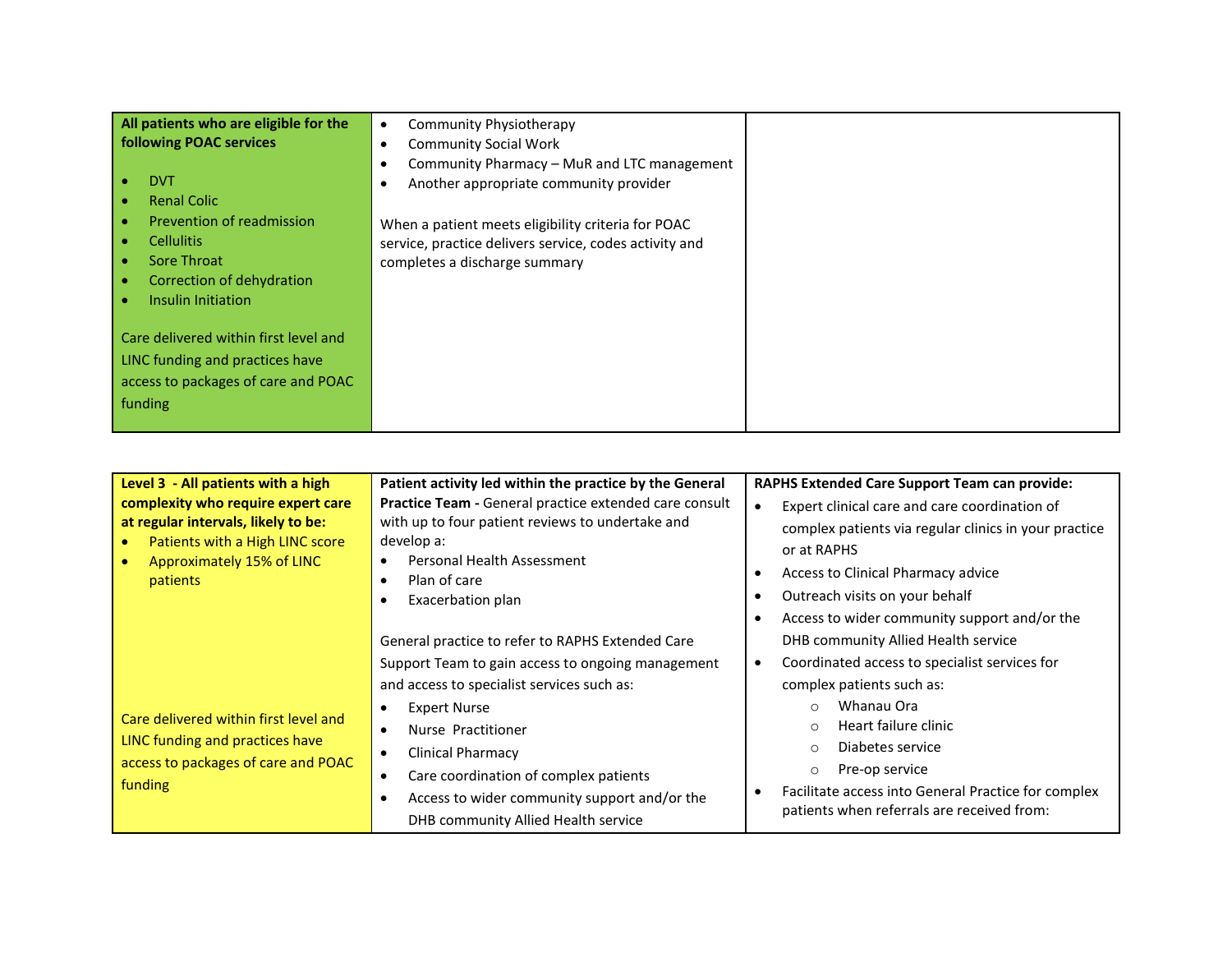| RAPHS involvement provided free of<br>charge to practice and patient | All referrals to include:<br>Access to ProvideWise<br>Reason for referral<br><b>Current Medications</b><br>Diagnosis list<br>Most recent labs: HbA1c/Electrolytes/s.<br>creatinine/CBC/ACR and MSU/TFTs/LFTs/Lipid<br>profile (maybe non fasting and type 1) | Whanau Ora<br>DHB secondary services<br>facilitated access to specialist<br>services for complex patient<br>facilitated discharged from<br>hospital for complex patients<br>Other community services as appropriate<br>All patients will be managed to a point where they can<br>be safely handed back to general practice for ongoing<br>care. |
|----------------------------------------------------------------------|--------------------------------------------------------------------------------------------------------------------------------------------------------------------------------------------------------------------------------------------------------------|-------------------------------------------------------------------------------------------------------------------------------------------------------------------------------------------------------------------------------------------------------------------------------------------------------------------------------------------------|
|----------------------------------------------------------------------|--------------------------------------------------------------------------------------------------------------------------------------------------------------------------------------------------------------------------------------------------------------|-------------------------------------------------------------------------------------------------------------------------------------------------------------------------------------------------------------------------------------------------------------------------------------------------------------------------------------------------|

| Level $4 - All$ patients with a high<br>complexity who require advanced<br>health assessment and diagnostic<br>decision making, likely to be:<br>Patients with a High LINC score<br>Approximately 10% of LINC<br>patients | Patient activity led within the practice by the General<br><b>Practice Team - General practice extended care consult</b><br>with up to four patient reviews to undertake and<br>develop a:<br>Personal Health Assessment<br>Plan of care<br>$\bullet$<br>Exacerbation plan | RAPHS Extended Care Support Team will provide a<br>service for practices to utilise when they require extra<br>capability and capacity to undertake advanced health<br>assessment, care planning and diagnostic decision<br>making via regular clinics in your practice or at RAPHS.<br>Development of: |
|---------------------------------------------------------------------------------------------------------------------------------------------------------------------------------------------------------------------------|----------------------------------------------------------------------------------------------------------------------------------------------------------------------------------------------------------------------------------------------------------------------------|---------------------------------------------------------------------------------------------------------------------------------------------------------------------------------------------------------------------------------------------------------------------------------------------------------|
| Care delivered within first level and<br>LINC funding and practices have access<br>to packages of care and POAC funding                                                                                                   | <b>General practice to refer to RAPHS Extended Care</b><br><b>Support Team for Coordination of referrals to</b><br>specialist care and community care including Whanua<br>Ora.                                                                                             | <b>Personal Health Assessments</b><br>Plans of care<br><b>Exacerbation plans</b><br>Care coordination and case management via<br>regular clinics in your practice                                                                                                                                       |
| RAPHS involvement provided free of<br>charge to practice and patient                                                                                                                                                      | All referrals to include:<br><b>Access to ProvideWise</b><br>$\bullet$<br>Reason for referral<br><b>Current Medications</b><br>Diagnosis list                                                                                                                              | Access to a wide multidisciplinary care team and<br>wrap around services<br>Outreach visits on your behalf<br>Regular MDT meetings<br>Coordinated access to specialist services for<br>complex patients such as:                                                                                        |